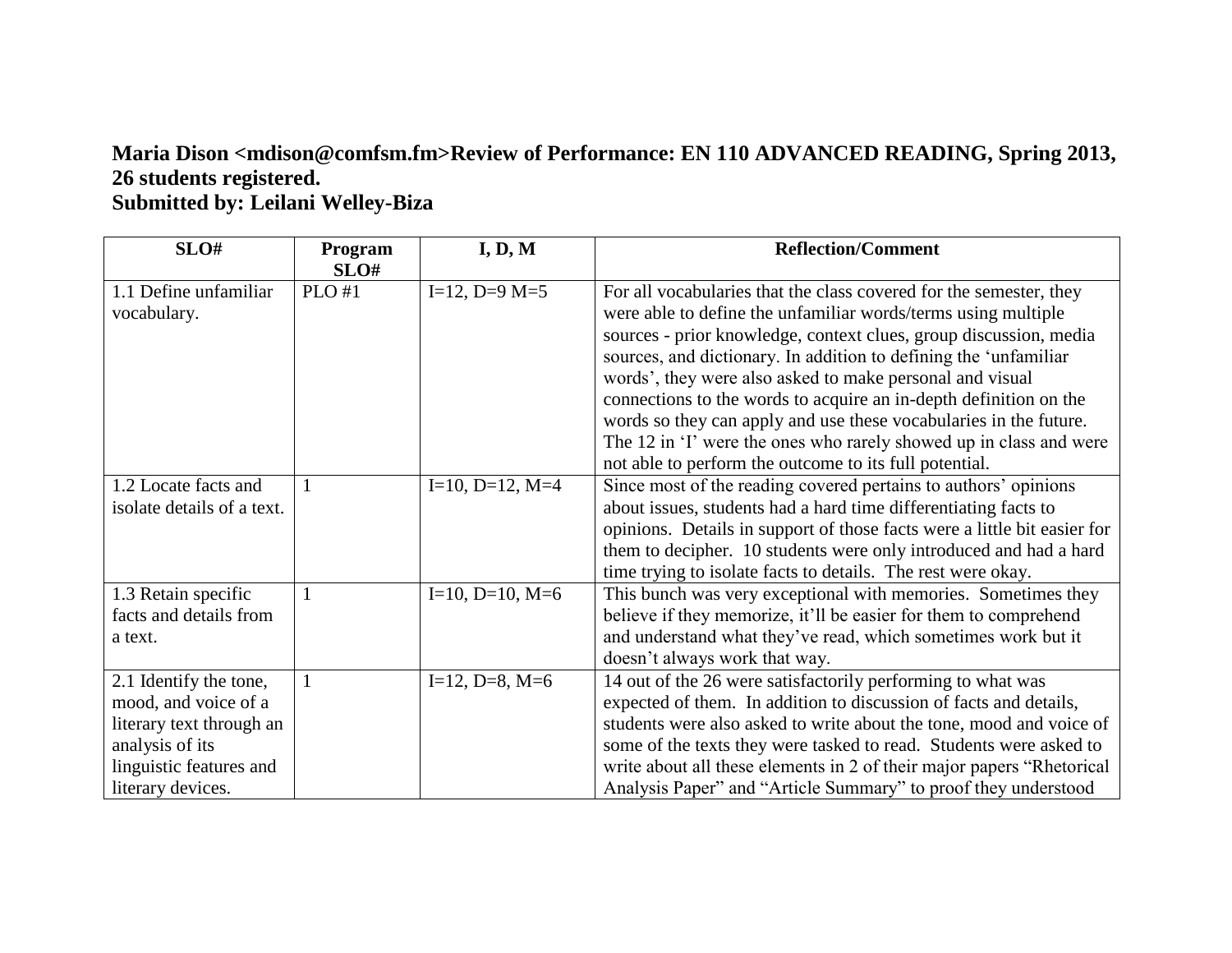|                                    |              |                         | what these elements are in the readings they were assigned.                                                                         |
|------------------------------------|--------------|-------------------------|-------------------------------------------------------------------------------------------------------------------------------------|
| 2.2 Identify the theme             | $\mathbf{1}$ | $I=12$ , D=5, M=9       | I love the activity brainstorming where I write up the 'title' of the                                                               |
| of a literary text and             |              |                         | targeted text on the board/in paper and ask students to brainstorm                                                                  |
| the ways it is                     |              |                         | ideas of themes they expect to encounter in the assigned text                                                                       |
| embodied by formal                 |              |                         | without having to see the text. This always activates prior                                                                         |
| elements.                          |              |                         | knowledge and builds schema for new ideas and opinions of their                                                                     |
|                                    |              |                         | peers and given information by instructor. Graffiti Board is another                                                                |
|                                    |              |                         | great activity that allows students to think creatively and                                                                         |
|                                    |              |                         | incorporate colorful illustrations of what the themes were in the                                                                   |
|                                    |              | $I=12$ , $D=9$ , $M=5$  | readings.                                                                                                                           |
| 2.3 Identify and<br>analyze common | 1            |                         | Every text contains new words, and phrases where students are<br>unfamiliar with. Sometimes, it entails semantic features that need |
| semantic features such             |              |                         | further exploring through internet browsing for more in-depth                                                                       |
| as connotation,                    |              |                         | explanations and further discussion in class of what they found.                                                                    |
| denotation, and figures            |              |                         |                                                                                                                                     |
| of speech                          |              |                         |                                                                                                                                     |
| 2.4 Distinguish                    | $\mathbf{1}$ | $I=9, D=10, M=7$        | Students constantly struggle with separating facts from opinions.                                                                   |
| between facts and                  |              |                         |                                                                                                                                     |
| opinions in a text.                |              |                         |                                                                                                                                     |
| 2.5 Evaluate ideas                 | $\mathbf{1}$ | $I=10$ , $D=10$ , $M=6$ | Students were asked to write a "Rhetorical Analysis Paper" on                                                                       |
| presented in a text by             |              |                         | Mohandas Ghandi's essay "My Faith in Nonviolence". Before                                                                           |
| determining the                    |              |                         | submitting their Final Drafts, they followed the Pre-Writing stages                                                                 |
| rhetorical structures              |              |                         | to generate and organize ideas in a systematic way. Students also                                                                   |
| used to persuade                   |              |                         | did Peer Reviews to get a different set of feedbacks from their                                                                     |
| readers.                           |              |                         | peers. Most students displayed mastery in this assignment by                                                                        |
|                                    |              |                         | writing about what was expected of them.                                                                                            |
| 2.6 Recognize the                  | $\mathbf{1}$ | $I=10$ , $D=12$ , $M=6$ | Reflections were required in the form of journal writing and                                                                        |
| implicit assumptions               |              |                         | students also showcased their understanding of each reading by                                                                      |
| and values underlying              |              |                         | summarizing and paraphrasing in addition to making connections to                                                                   |
| a written work.                    |              |                         | their lives or what's happening around them.                                                                                        |
| 3.1 Write a summary                | $\mathbf 1$  | $I=14$ , $D=5$ , $M=7$  | In every reflection paper, students were required to summarize,                                                                     |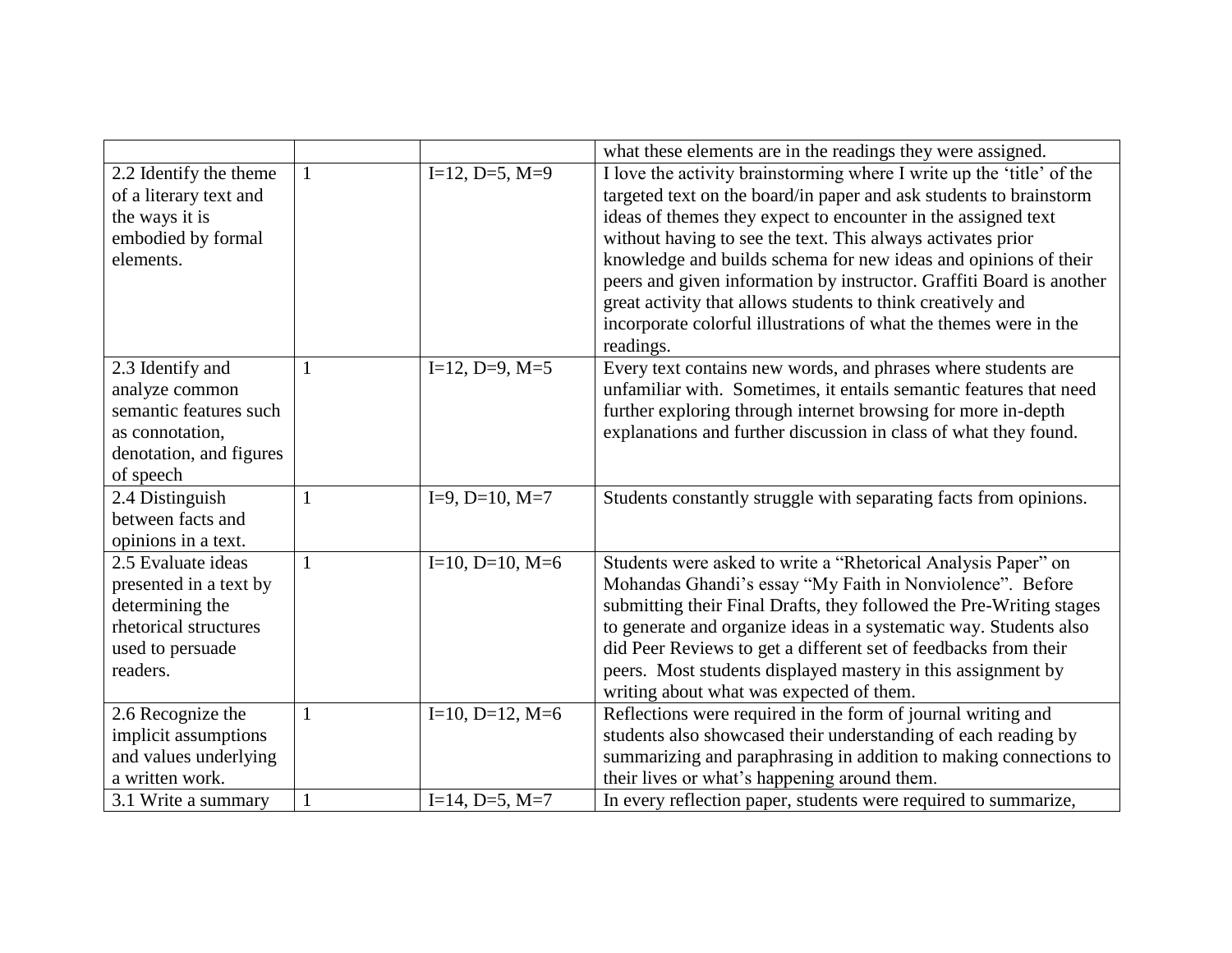| of a text that<br>demonstrates an<br>understanding of the<br>main ideas of the text.                                                                                 |                        | discuss what they think and feel about the text and make<br>connections to their daily lives or what goes on around them. One<br>of the two major papers they were required to submit was the<br>'Article Summary' where they were to discuss a summary of what<br>they read, write a in-depth reflection of what they've read and a<br>critique of the author's writing style, organization etc. |
|----------------------------------------------------------------------------------------------------------------------------------------------------------------------|------------------------|---------------------------------------------------------------------------------------------------------------------------------------------------------------------------------------------------------------------------------------------------------------------------------------------------------------------------------------------------------------------------------------------------|
| 3.2 Write a paraphrase<br>of a passage that<br>demonstrates an<br>understanding of the<br>content of the passage.                                                    | $I=10, D=13, M=3$      | Same as above.                                                                                                                                                                                                                                                                                                                                                                                    |
| 3.3 State the main idea<br>of a text.                                                                                                                                | $I=14$ , $D=7$ , $M=5$ | Main ideas were also expected to be discussed in their summaries.                                                                                                                                                                                                                                                                                                                                 |
| 3.4 Ascertain the<br>meaning of a passage<br>by identifying main<br>ideas, supporting<br>details, and logical or<br>narrative sequences.                             | $I=14$ , D=7, M=5      | Same as above                                                                                                                                                                                                                                                                                                                                                                                     |
| 3.5 Evaluate ideas<br>presented in a text by<br>determining their<br>logical validity, their<br>implications, and their<br>relationship to ideas<br>beyond the text. | $I=14$ , D=5, M=7      | Article Summary require students to read multiple articles that<br>shares the same ideas, themes and elements and compare all articles<br>using internet and other research tools to back up what they found<br>on each reading.                                                                                                                                                                  |

**Additional observations:** Although, this course does have some writing component, I still think it needs to be balanced. The reading and writing component, I believe should be 50/50. Although i'd- ing main ideas are truly crucial to a successful outcome, it shouldn't be reiterated all throughout the SLO list. Understanding what each text entails requires more than just identifying main ideas, and